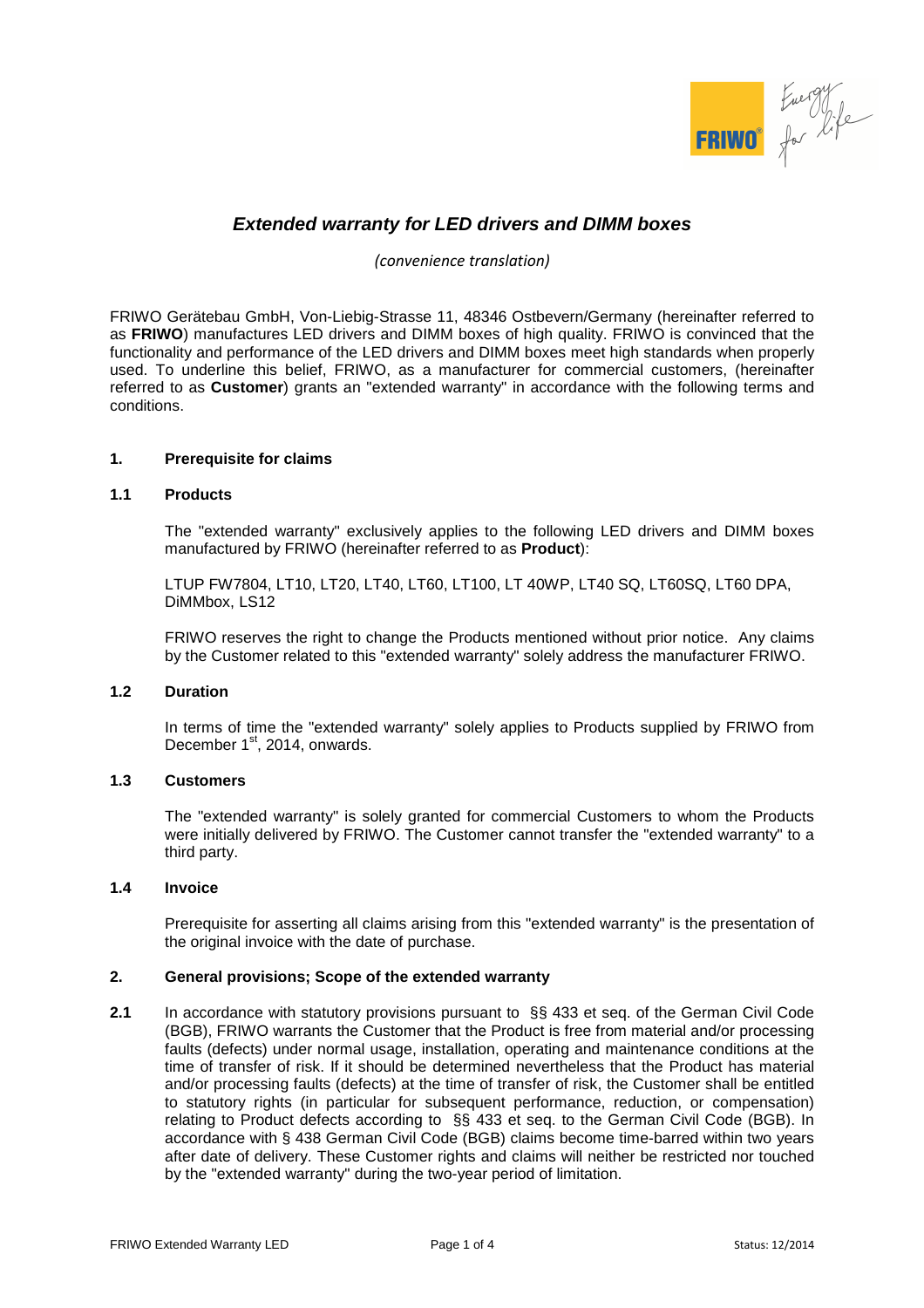

- **2.2** If FRIWO has closed an individual agreement with the customer or if FRIWO and the customer have by reference incorporated the General Conditions for the Supply of Products and Services of the Electrical and Electronics Industry, issued by the Zentralverband Elektrotechnik- und Elektronikindustrie e.V. (hereafter referred to as ZVEI-AGB), which include deviations from the statutory warranty claims (see subsection 2.1), those rights and claims of the customer from the individual agreement or of ZVEI-AGB will neither be limited nor affected by the "extended warranty" within the applicable limitation period.
- **2.3 With the "extended warranty" FRIWO prolongs the limitation period in favour of the Customer to a total period of five (5) years from the date of product risk transfer for the following statutory rights:** 
	- **(a) Supplementary performance, either by remedying the defect or by supplying replacements at FRIWO's option**

 **or at FRIWO's option** 

#### **(b) Abatement of purchase price**

Within this extended warranty period, FRIWO grants the Customer after the individually agreed upon (see subsection 2.2) or statutory (see subsection 2.1) limitation period the additionally granted rights (supplementary performance, abatement) in accordance with the terms and conditions of the "extended warranty" after expiration of the statutory limitation period.

Therefore, the following combinations are possible for the customer:

Provided that the statutory 2-year period of limitation for products applies to the customer, FRIWO is obligated to grant the customer within the extended 3-year warranty period and after expiration of the 2-year statutory limitation period the additionally granted rights (supplementary performance, abatement) in accordance with the terms and conditions of this "extended warranty" for another 3 years.

In case the statutory warranty rights for products have been modified by either individual agreement or ZVEI-AGB (i.e. prolongation/reduction of limitation period), FRIWO will grant the Customer, after expiration of the corresponding limitation period, the rights (supplementary performance, abatement) in accordance with the terms and conditions of this "extended warranty" for as long as 5 years max. after the transfer of risk.

Regardless of whether the statutory limitation period or a reduction or prolongation of the limitation period has been agreed by either individual agreement or ZVEI-AGB, it is stressed that this "extended warranty" uniformly refers to a period of five (5) years max. after the transfer of risk.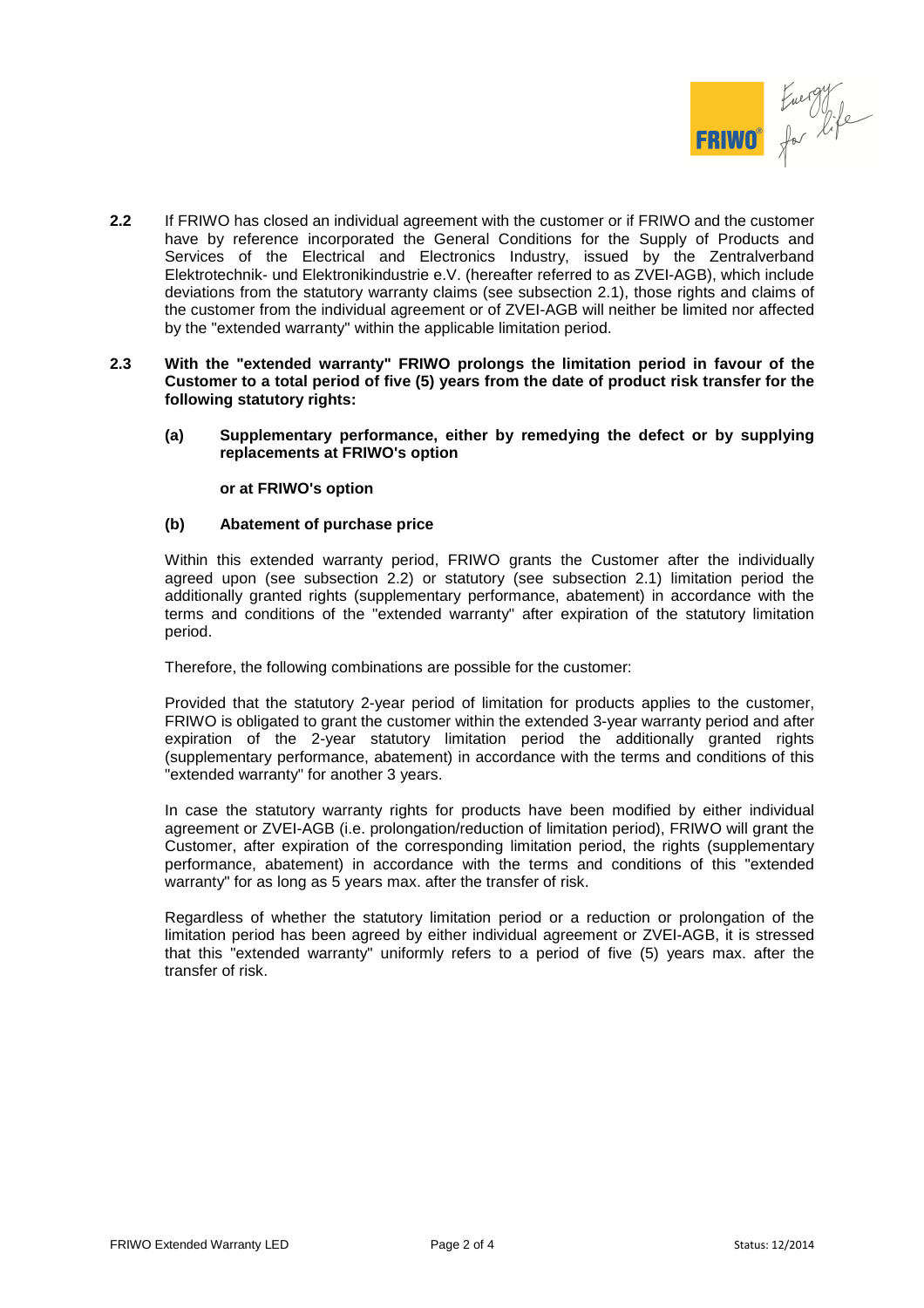

# **3. Exclusions and limitations of the "extended warranty" / Other provisions**

- 3.1 This "extended warranty" does not apply to
	- (a) misuse, abuse or neglect, accident-related damages as well as vandalism or damage of the Products;
	- (b) modification, improper installation or improper use of the Products;
	- (c) non-observance of FRIWO's Product instructions;
	- (d) damage of the Products by external influence, like, for example, stains or smoke;
	- (e) damage of the Products caused by salt, chemicals or other agents (for example for cleaning) whose use has not been explicitly approved by FRIWO;
	- (f) Product repair or maintenance by unqualified individuals;
	- (g) voltage surges caused by power failure, lightning, flood or fire, accidental breakage or other incidents beyond FRIWO's control;
	- (h) damages of the Products caused by external influences, including, among others, defective equipment, devices, system components;
	- (i) modification, removal, obliteration of Product label;
	- (j) force majeure or other occurrences which are beyond FRIWO's control, like, for instance, fire, explosion, lightning, hurricanes or other wind occurrences, water, hail.
- 3.2 This "extended warranty" generally does not include any costs associated with the installation, removal or reinstalling of the Products or any other charges for Product returns without prior written confirmation by FRIWO.
- 3.3 The "extended warranty" rights granted are voluntary services of FRIWO. They are the sole and exclusive services offered by FRIWO in accordance with the "extended warranty". Due to this "extended warranty" FRIWO shall not be liable for compensation, in particular FRIWO shall not be liable for any material damages, indirect or consequential damages – for whatever legal reason – including but not limited to loss of use, loss of profit, production stoppage or profit losses, arising directly or indirectly from the sale or use of the Products. The above exclusion of liability does not apply in case of intent or if FRIWO is mandated by law otherwise.
- 3.4 Replaced Products become the property of FRIWO.

# **4. Assertion of services by the Customer**

4.1 If a Customer believes to have a legitimate claim which falls under this "extended warranty", the claim should be addressed immediately upon detection of a defect to FRIWO in writing by either letter or email to the following addresses:

> **FRIWO Gerätebau GmbH Von-Liebig-Strasse 11 48346 Ostbevern Email: sales@friwo.de**

For compliance with this deadline, the timely receipt of the Customer's claim by FRIWO is decisive.